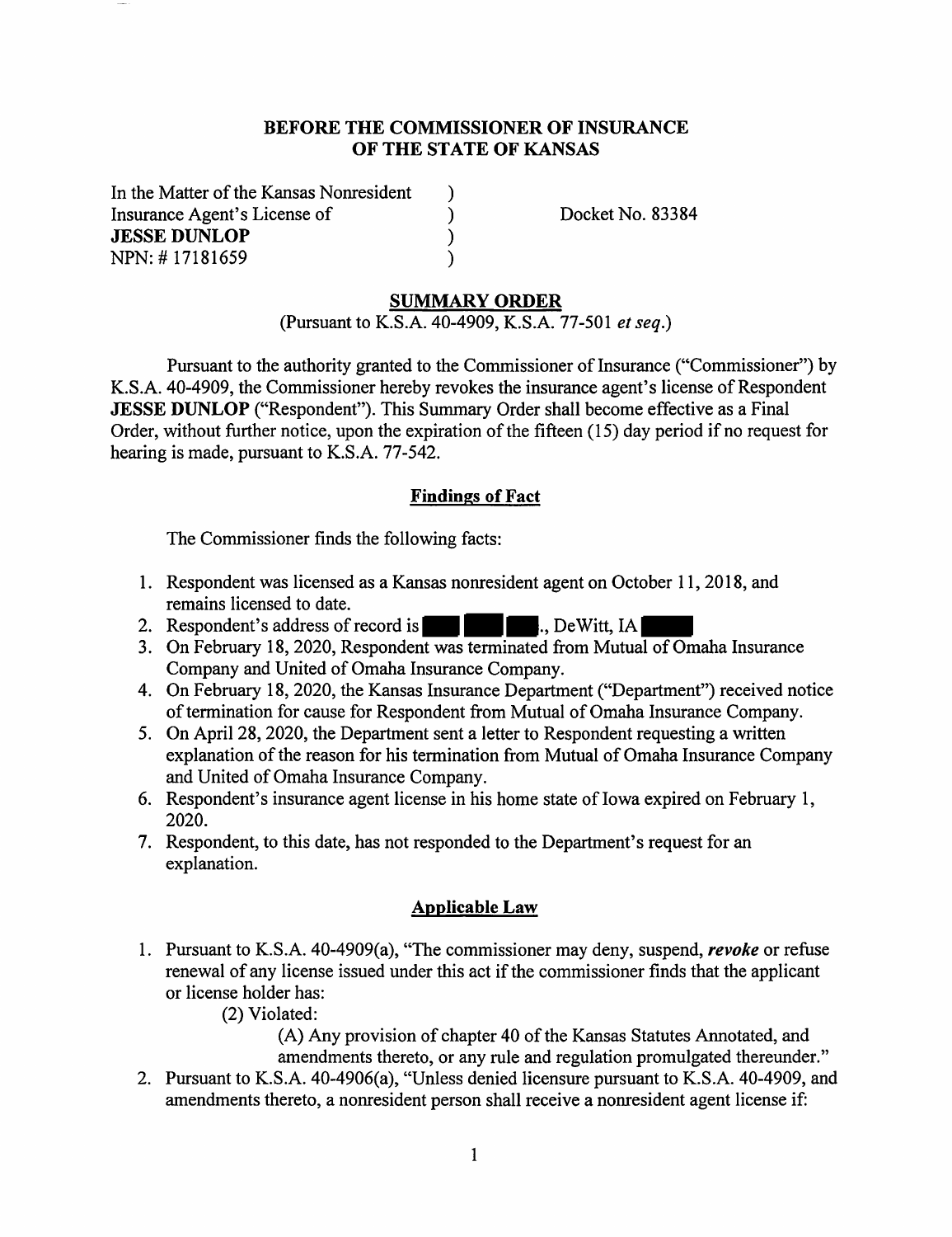- o **(1)** Such person is currently licensed as a resident and in good standing in such person's home state."
- 3. Pursuant to K.S.A. 40-4909(b), "In addition, the commissioner may suspend, *revoke* or refuse renewal of any license issued under this act if the commissioner finds that the interests of the insurer or the insurable interests of the public are not properly served under such license."

### **Policy Reasons**

- 1. It is in the public interest that the license of an agent who has violated any insurance law or regulation of this state or another state be revoked.
- 2. It is in the public interest that the license of a nonresident agent who does not have a license in good standing **in** their home state be revoked.

#### **Conclusions of Law**

- **1.** The Commissioner has jurisdiction over **JESSE DUNLOP** as well as the subject matter of this proceeding, and such proceeding is held in the public interest.
- 2. The Commissioner finds, pursuant to K.S.A. 40-4906, that Respondent's license may be revoked because **JESSE DUNLOP** does not have a license in good standing in his home state of Iowa.
- 3. The Commissioner finds, pursuant to K.S.A. 40-4909(b), that the insurable interests of the public are not properly served under Respondent's license because Respondent failed to respond to a proper inquiry of the Commissioner and failed to maintain a license in his home state.
- 4. Accordingly, the Commissioner concludes that sufficient grounds exist for the revocation of the insurance agent's license of **JESSE DUNLOP,** pursuant to K.S.A. 40-4909(a) and (b).

# **IT IS THEREFORE ORDERED BY THE COMMISSIONER OF INSURANCE THAT:**

- 1. The Kansas Nonresident Insurance Agent's License of **JESSE DUNLOP** is hereby **REVOKED** the effective date of this Order.
- 2. **IT IS FURTHER ORDERD** that **JESSE DUNLOP** shall **CEASE and DESIST** from the sale, solicitation or negotiation of insurance and/or receiving compensation deriving from the sale, solicitation or negotiation of insurance conducted after the effective date of this Order. Such activity is unlawful without a valid insurance agent's license in Kansas.

# IT IS SO ORDERED THIS  $7\frac{1}{\sqrt{1}}$  DAY OF OCTOBER, 2020, IN THE CITY OF **TOPEKA, COUNTY OF SHAWNEE, STATE OF KANSAS.**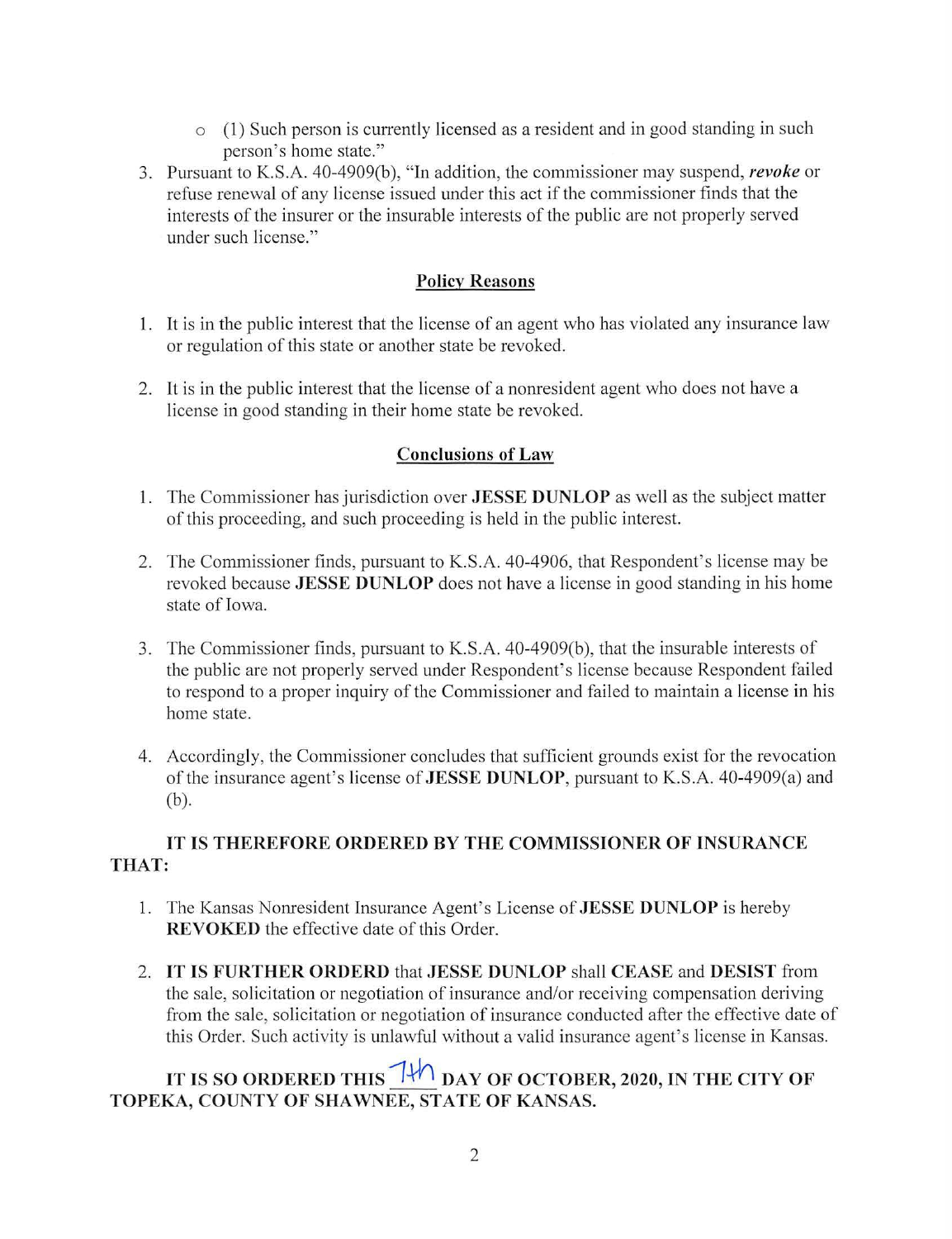

Vicki Schmidt Commissioner of Insurance

BY:

Justin L. McFarland General Counsel

## **NOTICE AND OPPORTUNITY FOR HEARING**

**JESSE DUNLOP**, within fifteen (15) days of service of this Summary Order, may file with the Kansas Insurance Department a written request for hearing on this Summary Order, as provided by K.S.A. 77-542. In the event a hearing is requested, such request should be directed to:

> Jill Spurling Kansas Insurance Department 1300 SW Arrowhead Rel. Topeka, Kansas 66604

Any costs incurred as a result of conducting any administrative hearing shall be assessed against the agent/agency who is the subject of the hearing as provided by K.S.A. 40-4909(f). Costs shall include witness fees, mileage allowances, any costs associated with reproduction of documents which become part of the hearing record, and the expense of making a record of the hearing.

If a hearing is not requested, this Summary Order shall become effective as a Final Order, without further notice, upon the expiration of the fifteen  $(15)$  day period for requesting a hearing. The Final Order will constitute final agency action in the matter.

In the event the Respondent files a petition for judicial review, the agency officer designated pursuant to K.S.A. 77-613(e) to receive service of a petition for judicial review on behalf of the Kansas Insurance Department is:

> Justin L. McFarland, General Counsel Kansas Insurance Department 1300 SW Arrowhead Rd. Topeka, Kansas 66604